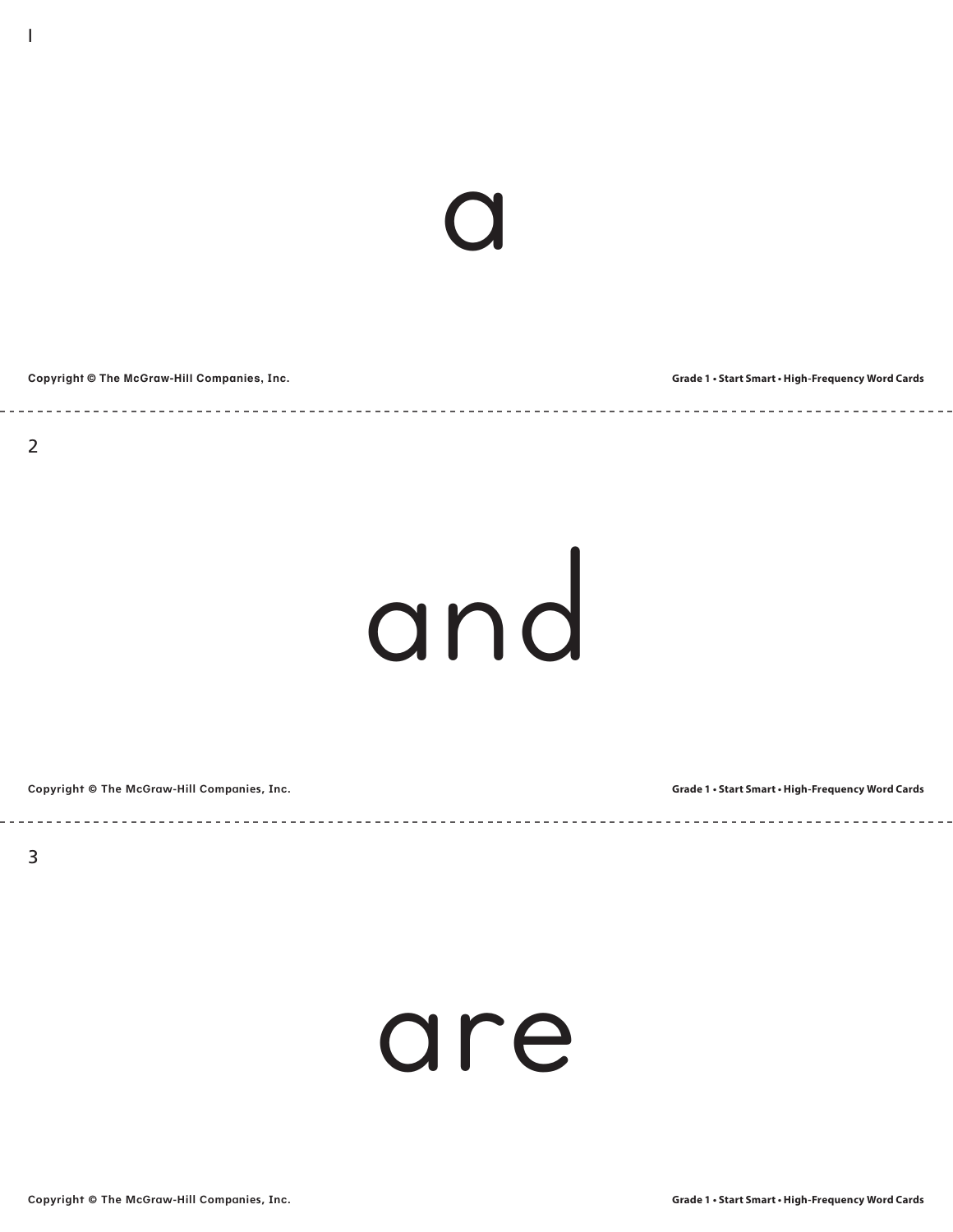#### can

| Copyright © The McGraw-Hill Companies, Inc. | <b>Grade 1 • Start Smart • High-Frequency Word Cards</b> |
|---------------------------------------------|----------------------------------------------------------|

4

do

**Copyright © The McGraw-Hill Companies, Inc.**

**Grade 1 • Start Smart • High-Frequency Word Cards**

for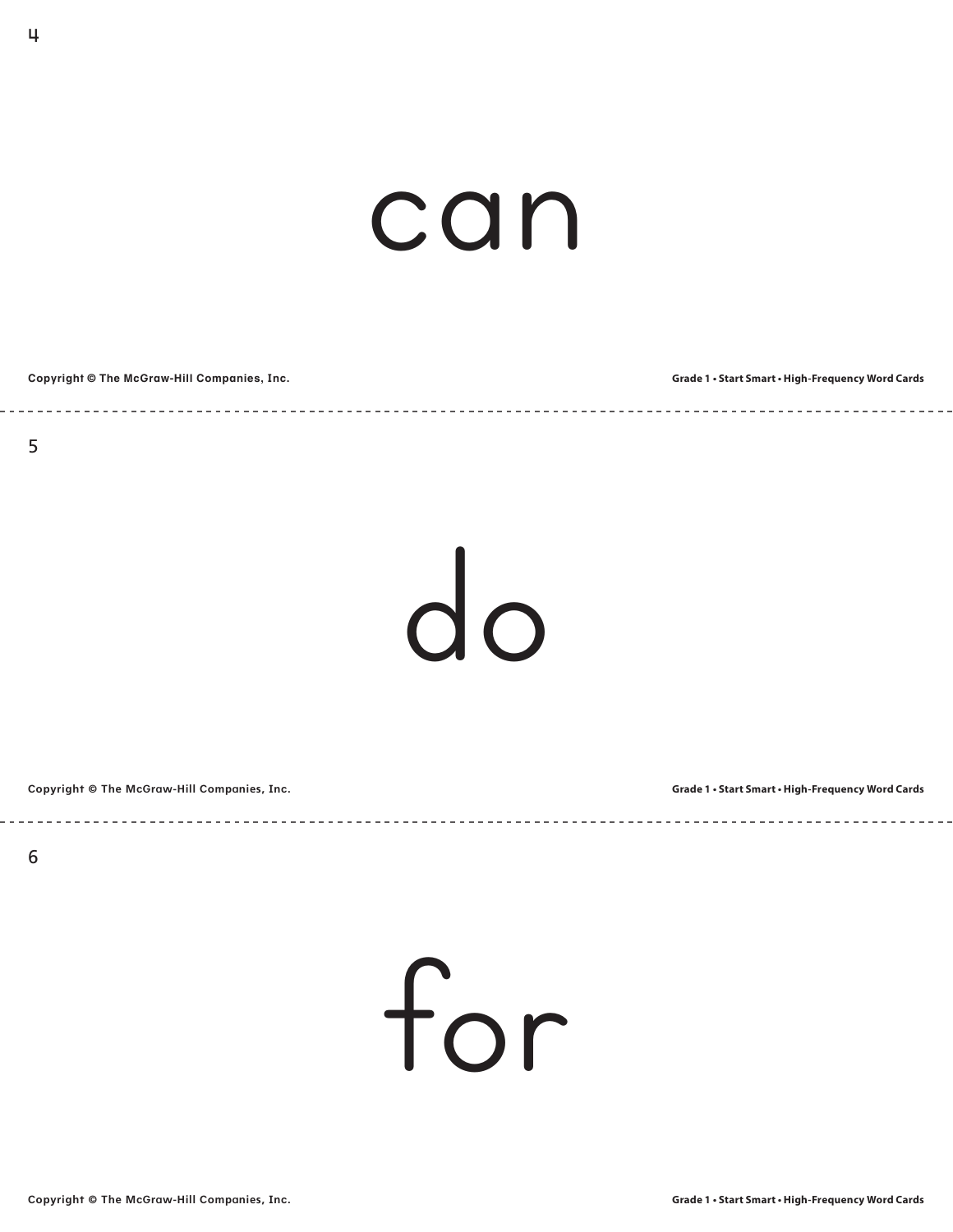### go

**Copyright © The McGraw-Hill Companies, Inc. Grade 1 • Start Smart • High-Frequency Word Cards**

has

**Copyright © The McGraw-Hill Companies, Inc.**

**Grade 1 • Start Smart • High-Frequency Word Cards**

#### have

<u> - - - - - - - - - - -</u>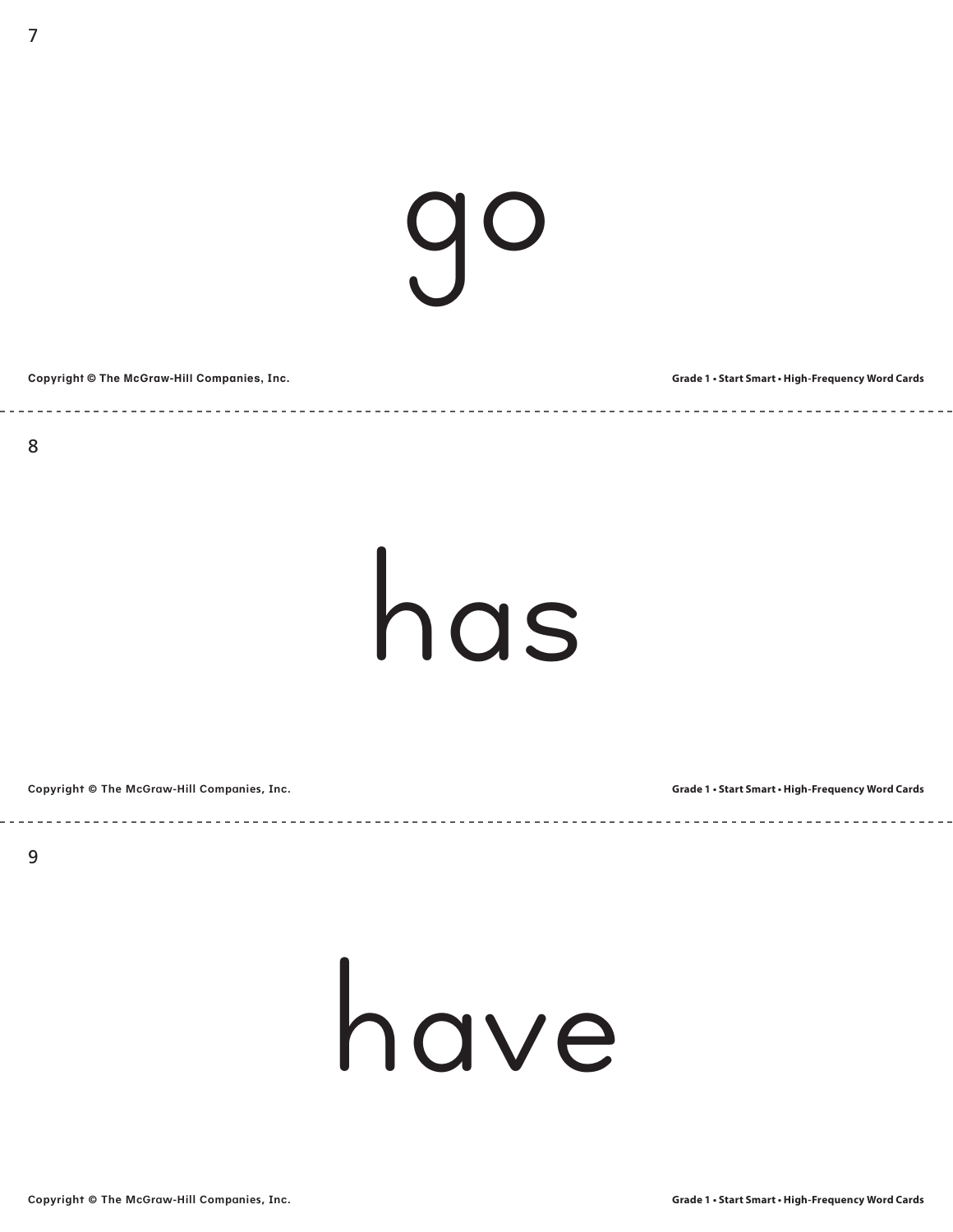### he

#### **Copyright © The McGraw-Hill Companies, Inc. Grade 1 • Start Smart • High-Frequency Word Cards**

10

#### here

**Copyright © The McGraw-Hill Companies, Inc.**

**Grade 1 • Start Smart • High-Frequency Word Cards**

12

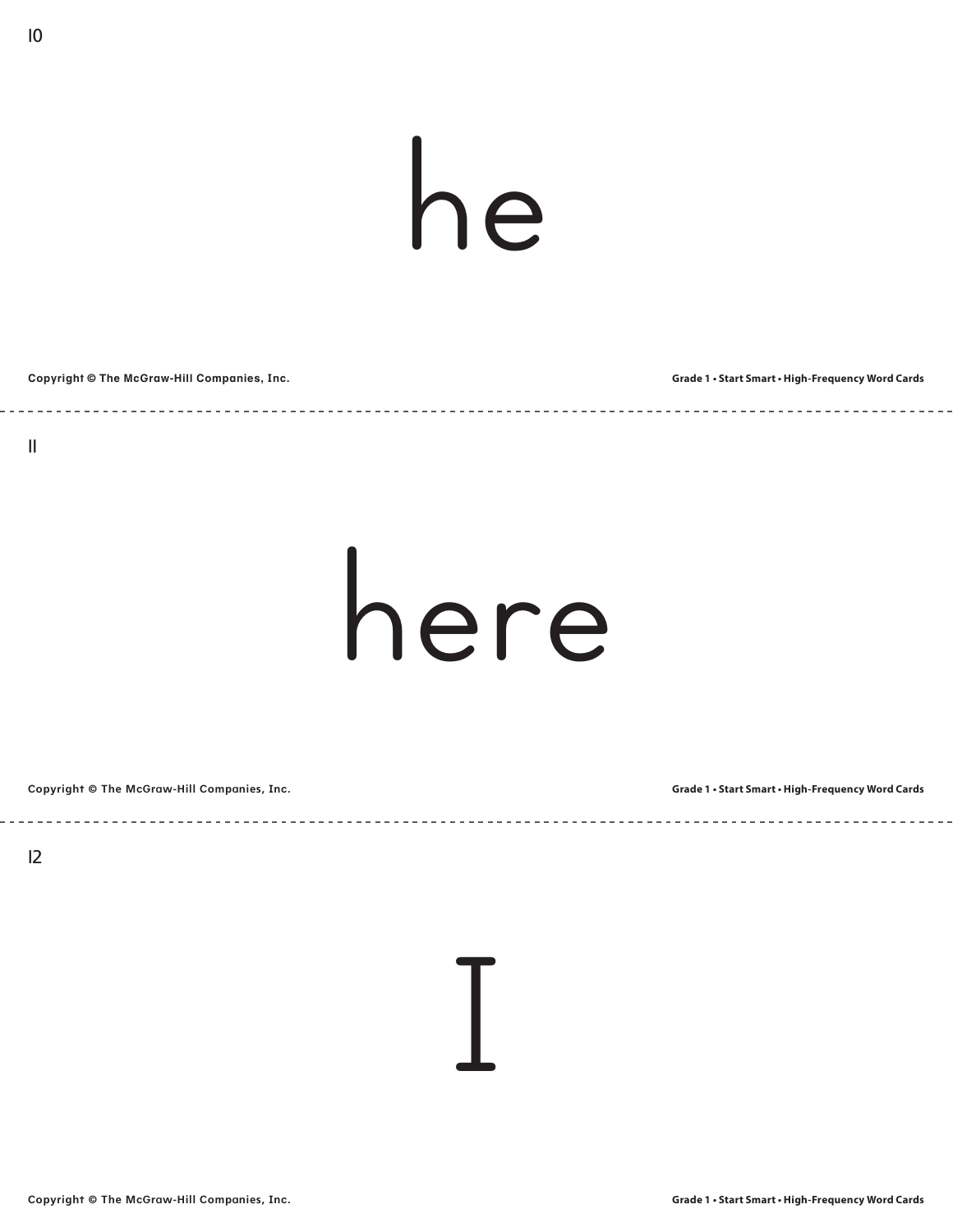is

**Copyright © The McGraw-Hill Companies, Inc. Grade 1 • Start Smart • High-Frequency Word Cards**

like

**Copyright © The McGraw-Hill Companies, Inc.**

**Grade 1 • Start Smart • High-Frequency Word Cards**

15

little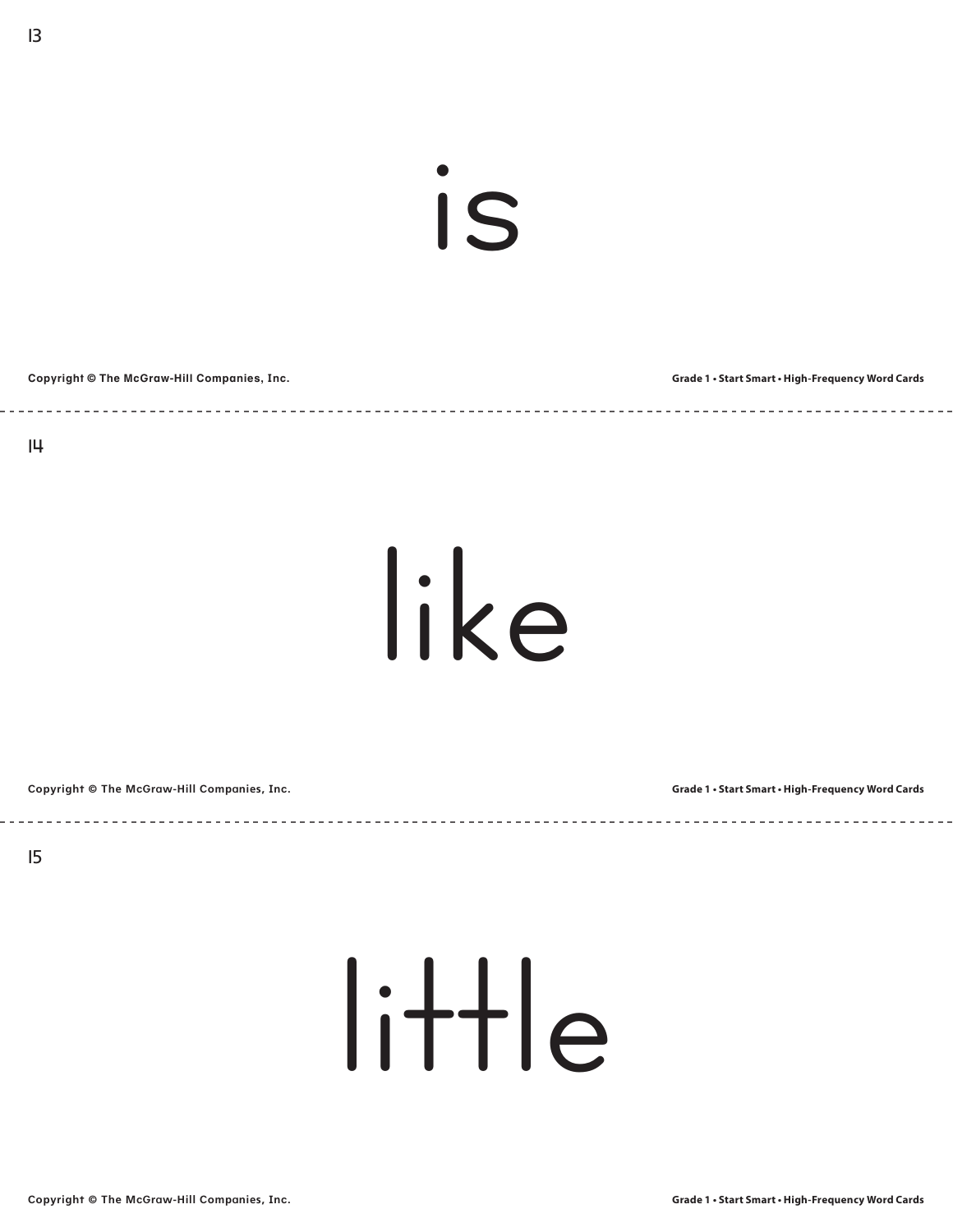### look

| Copyright © The McGraw-Hill Companies, Inc. | Grade 1 . Start Smart . High-Frequency Word Cards |
|---------------------------------------------|---------------------------------------------------|
|                                             |                                                   |

16

#### me

 $\frac{1}{2} \left( \frac{1}{2} \right) \left( \frac{1}{2} \right) \left( \frac{1}{2} \right) \left( \frac{1}{2} \right) \left( \frac{1}{2} \right) \left( \frac{1}{2} \right) \left( \frac{1}{2} \right) \left( \frac{1}{2} \right) \left( \frac{1}{2} \right) \left( \frac{1}{2} \right) \left( \frac{1}{2} \right) \left( \frac{1}{2} \right) \left( \frac{1}{2} \right) \left( \frac{1}{2} \right) \left( \frac{1}{2} \right) \left( \frac{1}{2} \right) \left( \frac$ 

**Copyright © The McGraw-Hill Companies, Inc.**

**Grade 1 • Start Smart • High-Frequency Word Cards**

18

my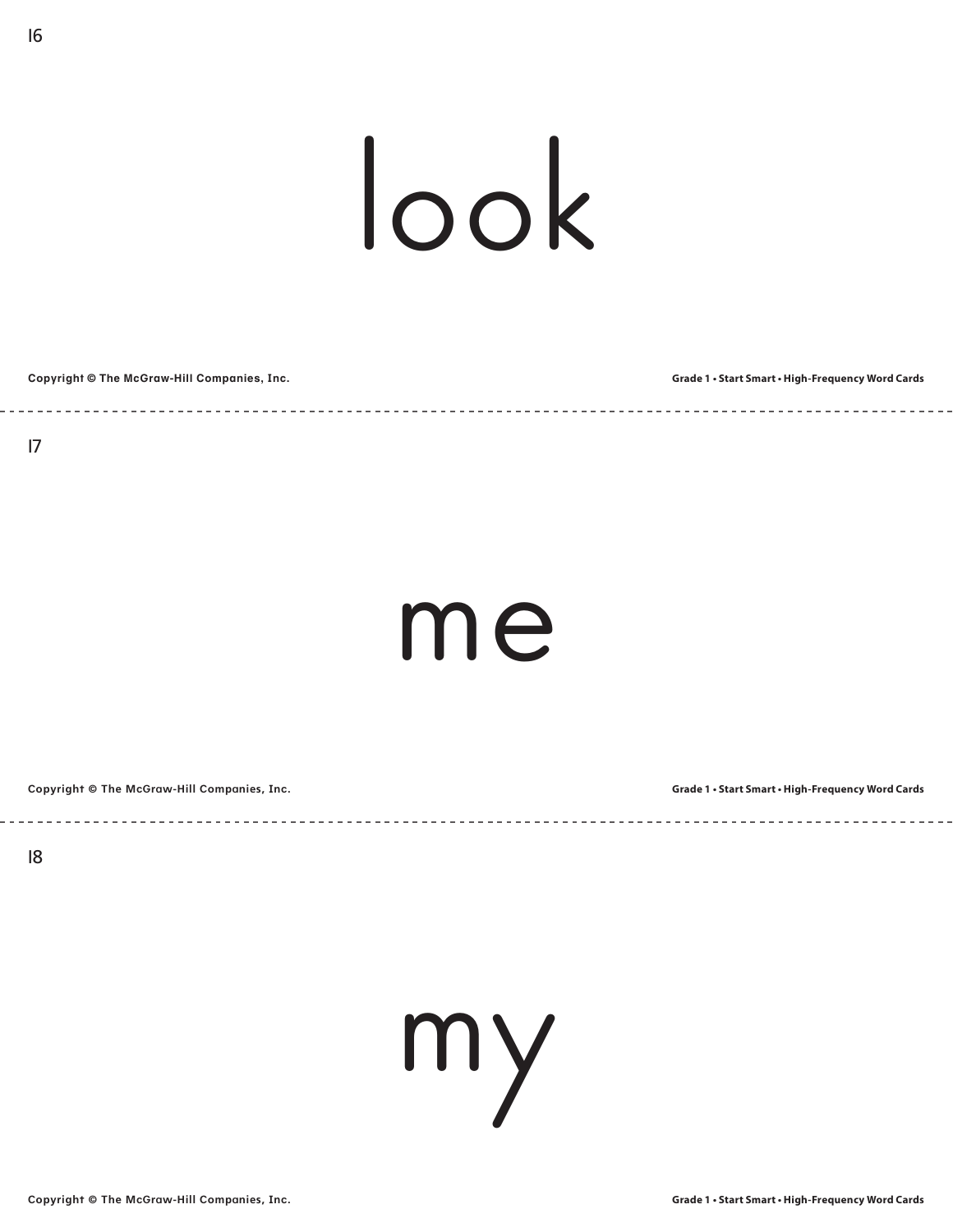# play

**Copyright © The McGraw-Hill Companies, Inc. Grade 1 • Start Smart • High-Frequency Word Cards**

19

#### said

**Copyright © The McGraw-Hill Companies, Inc.**

**Grade 1 • Start Smart • High-Frequency Word Cards**

21

#### see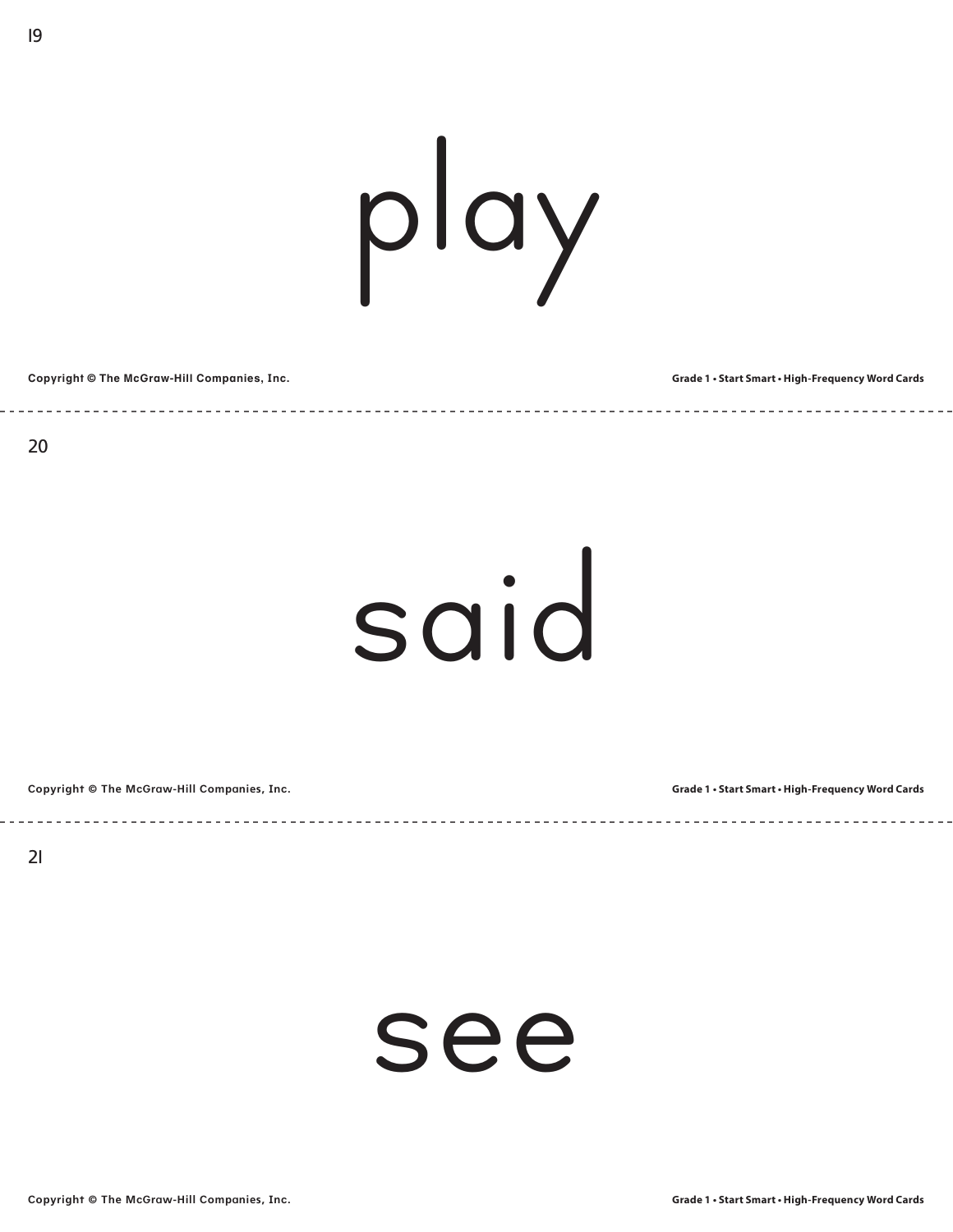## she

**Copyright © The McGraw-Hill Companies, Inc. Grade 1 • Start Smart • High-Frequency Word Cards**

22

the

**Copyright © The McGraw-Hill Companies, Inc.**

**Grade 1 • Start Smart • High-Frequency Word Cards**

24

#### this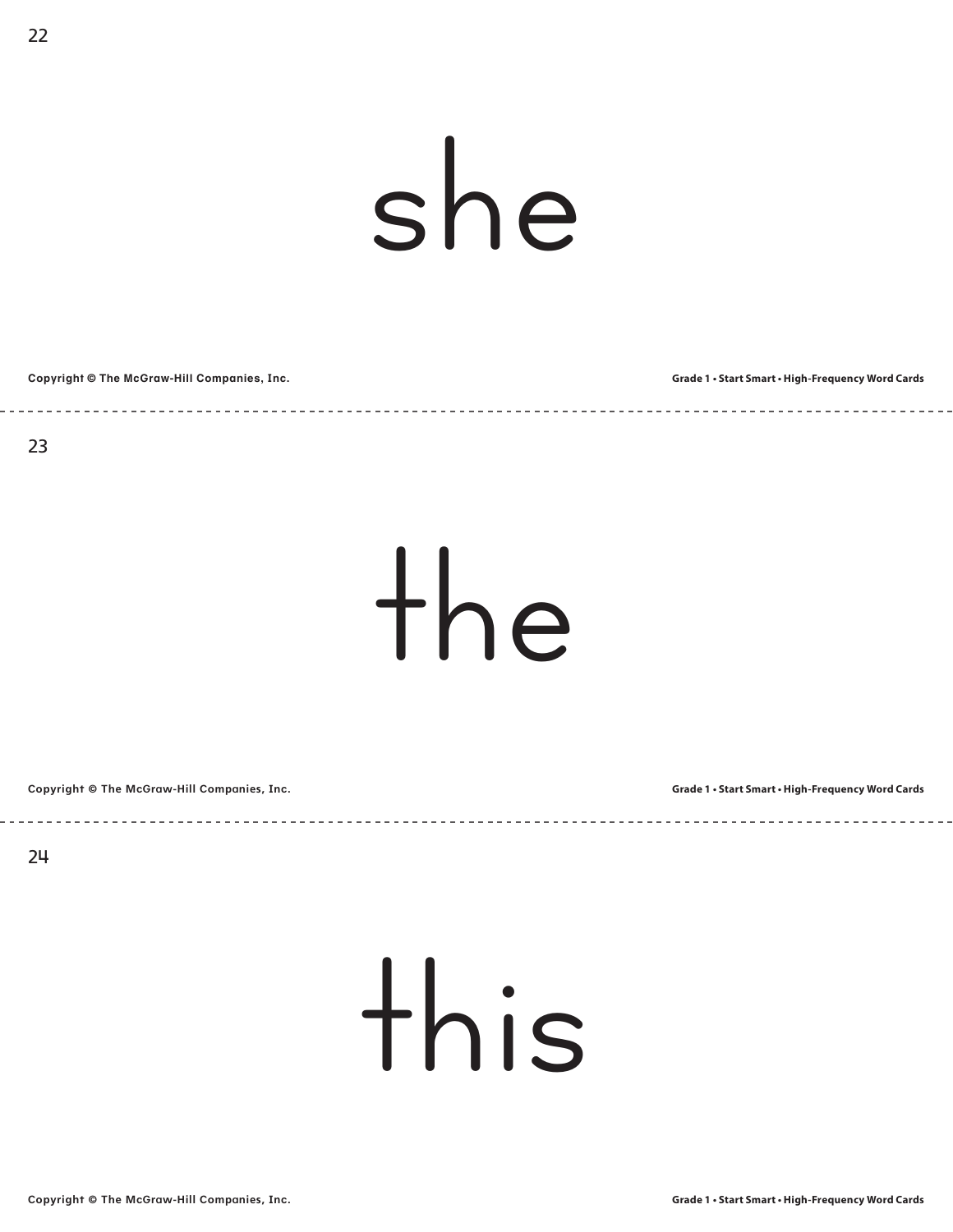$\dfrac{1}{10}$ 

**Copyright © The McGraw-Hill Companies, Inc. Grade 1 • Start Smart • High-Frequency Word Cards**

 $- - - - - -$ 

#### was

<u> - - - - - - - - - -</u>

----------------------

**Copyright © The McGraw-Hill Companies, Inc.**

**Grade 1 • Start Smart • High-Frequency Word Cards**

27

we